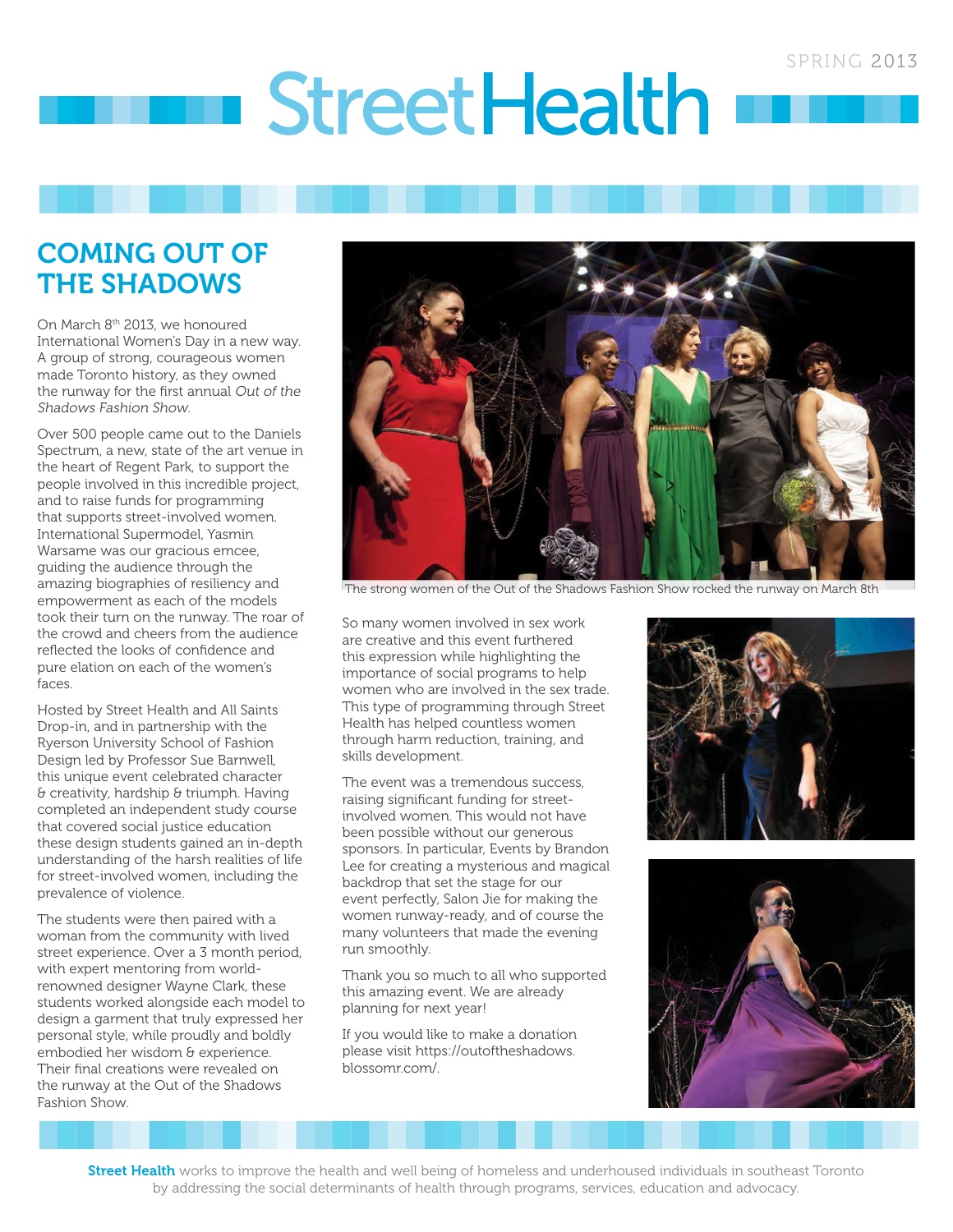

The Jewell team all smiles and hard at work serving a delicious meal for over 400 clients!

# 27 YEARS AND GOING STRONG!!!

On February 25<sup>th</sup>, 2013 staff and clients marked Street Health's 27<sup>th</sup> year of providing care and services to the homeless and under-housed community of Toronto. Each year, the Street Health team throws a party for our homeless and under-housed clients. A full course meal, music, and an opportunity for people to socialize in a warm and inviting environment were provided. Every year attendees from the community receive a cozy Street Health sweatshirt.

The celebration was held at the Toronto Friendship Centre, across the street from our Street Health office. Jewell Catering Company continued their generous tradition of donating and serving a hot delicious meal to over 400 partygoers. Thank you to Michael Jewell and his amazing team for their kindness and generosity and to the volunteers at the Toronto Friendship Centre, who made our party a huge success. Happy 27th Birthday Street Health!

# LEFT OUT IN THE COLD

For the past few months, there has been a growing debate in the city of Toronto. Homelessness and poverty advocates have been raising the alarm about an increasing crisis in our city's shelter system. City officials, however, claim that the system is working well, that shelter beds are always available, and that anyone who says otherwise is simply exaggerating.

Here at Street Health, we work with homeless people; we see how choices made by city officials can sometimes limit the choices available to vulnerable homeless citizens.

In response to media attention and pressure from poverty advocates, the city's Shelter, Support and Housing Administration looked into how well the shelter system is functioning, and released its findings in early March. According to this report, the city admits

that the system is currently running at a 96% capacity, and must regularly use beds that are supposed to be alerts). They say this 4% of beds, roughly 170, are empty and available every night. Available

beds are managed using a computerized database that tracks arrivals and departures to keep an accurate count of the number of empty spaces. Although there is sometimes a delay between when a bed is vacated and when it is entered into the database, there are always beds available and no one gets turned away.

# Attention Donors!

There is a great need for gently used clothing here at Street Health. If you would like to make a contribution please call or email Amanda Robertson amand@streethealth.ca or 416 921 8668 x229 to arrange a drop off.

We only accept men's' and women's' cold weather clothing in good condition and freshly laundered. You MUST arrange in advance to drop of a donation; we will not accept walk-ins due to possible bed bugs.

The city has investigated their 'Emergency Shelter Services' and concluded that there is no problem – yet Street Health and other poverty advocates assert that there indeed is an emergency within the shelter service. Maybe we know something that they don't seem to see.

In 2012, 34 people died on the street in Toronto. So far this year, 8 more people have died –one of them freezing to death in late January. As of February 2013, there were 700 names on Toronto's Homeless Memorial, a list of the men and women who have died as a result of homelessness.

When the city speaks of 'empty shelter beds', they need to also mention that shelters come in different categories: shelters for pregnant women; older women with mental health issues; those that allow couples or people with pets; youth shelters; shelters for women who

reserved for emergencies HOMELESS MEMORIAL, (like during extreme cold <br>electe) They sex this 96% capacity means that WOMEN WHO HAVE THERE WERE 700 NAMES children; single men. AS OF FEBRUARY 2013, ON TORONTO'S DIED AS A RESULT OF HOMELESSNESS.

have experienced violence; women with If you do not fit into a shelter's category, any available bed is not available to you. As a result, more and more people are being crowded into the limited space that is left. Overcrowding creates risks for our

homeless clients. Tension and anxiety, conflicts, bedbugs, tuberculosis and other infectious diseases, lack of privacy, and violence. One client came to see us to treat injuries suffered when he was beaten with a fire extinguisher in one of the city's shelters. To find a bed for a client, Street Health nurse Jessica H. called the city's assessment and referral phone line, waited on hold for over an hour, and was told in the end that nothing was available and to try back later. The city's referral centre office, located at 129 Peter Street, is supposed to help people find the closest available bed, but some clients go there, wait for hours, are finally told that nothing is available, and end up having to sleep on the centre's floor. Others must travel to multiple shelters looking for a bed, fighting fatigue. With no money for TTC, they must walk to each one, and arrive only to be told that there was an error in the database and no beds are available. The Out of the Cold program is a volunteer-run network of churches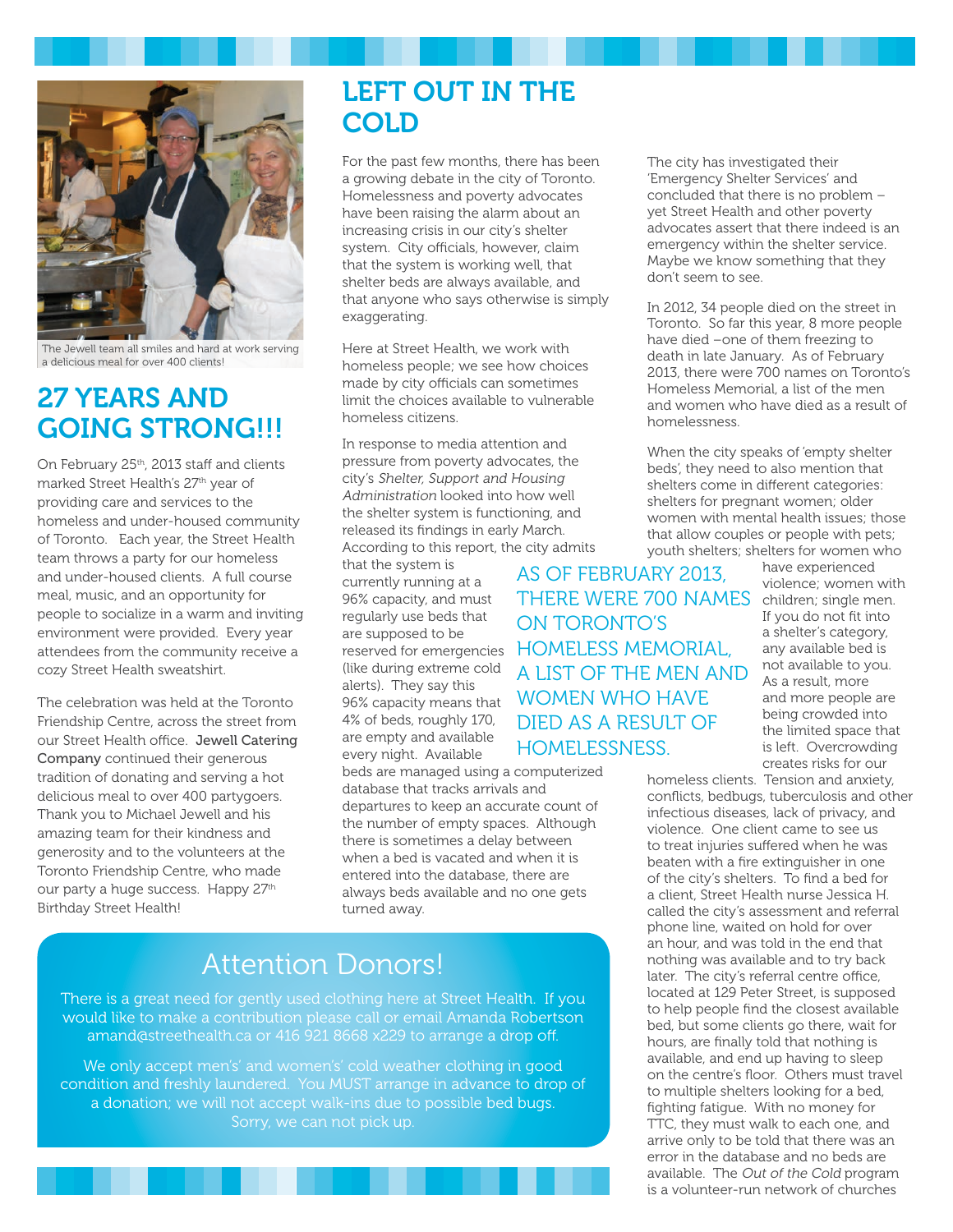

Street Health nurse Victory Lall spoke passionately at a recent housing rally.

and synagogues that offers meals and overnight shelter to the homeless, thus relieving the pressure to find a place to sleep. The program runs from November to March and assists many of the most vulnerable each winter. But extreme cold is not the homeless person's only threat. Vicious storms like last October's Hurricane Sandy had a worse effect on those who has no homes. Toronto's own medical officer of health Dr. David McKeown published a report in 2005 revealing that more people die each year due to extreme heat than due to extreme cold! The people who work in shelters and the people who use them are saying that it is nearly impossible to find accessible emergency shelter when they need it most. And for some, this is literally a matter of life and death.

Both sides of this debate would agree that a better option to undignified and often dangerous shelters would be affordable housing. But affordable housing is hard to come by. Market-value rents are often too expensive for someone living on a limited income. The city's waiting list for subsidized housing, with 90,000 names on it, is approximately 10 years long. The growing income inequality in Toronto, that some researchers have uncovered, targets seniors, families, newcomers, and the people who need affordable housing most, who are seeing their income supports slashed or eliminated. Since 2006, the city has closed 5 of its homeless shelters, which accounts for roughly 400 beds. Affordable housing is scarce, the number of shelters has dropped, demand has increased but the supply has declined, and there is

increasing overcrowding in the remaining shelters. Despite all of this, the city voted to cut spending for emergency shelters, in the 2013 budget, by 2.9% -which means the loss of an additional 110 beds per night.

More and more people are crowding into fewer beds. For those who cannot find a bed – who are turned away – there is an ever-present risk that people will die on the streets of Toronto.

There is a crisis in Toronto's shelter system.

Back in 1999, City Council unanimously agreed that homeless shelter occupancy should not exceed 90%. In the summer of that year, Metro Hall was opened for 3 weeks to accommodate shelter overflow. The current administration has chosen to respond to this recent crisis by opting to open up 172 'flex beds', which means putting mats onto the floors of already crowded and unsafe shelters. Although this is better than nothing, it will not solve the problem. What we need is affordable housing that is safe and clean, that doesn't require choosing between food and rent, and that provides the right supports where necessary. In the meantime, we need more space to accommodate the increasing number of homeless people who rely on the shelter system.

Here at Street Health, we have a new Executive Director. Kapri Rabin brings to our agency a reinvigorated commitment to partnering with other like-minded organizations and to advocating on behalf of our clients who are too often overlooked, unheard, and left out in the cold.

Written by Terry Peters

### OUR PROGRAMS & SERVICES Nursing Outreach Mental Health Support I.D. Replacement and Storage Harm Reduction **Advocacy** Research

Education

# NEW LEADERSHIP AT STREET HEALTH

Kapri Rabin began as our new Executive Director on February 20.

She has over twenty years of progressive leadership experience working in notfor-profit organizations, including community health centres, social services and hospitals, addressing such critical issues as mental health. disability, substance abuse, the effects of trauma and abuse, the specific needs of newcomers and refugees, youth, seniors, and those living with chronic diseases. Most recently she was the Director of Integration and Urban Health at Central Toronto Community Health Centre where she was responsible for developing and maintaining primary and specialized care for marginalized populations and overall leadership and strategic directions for urban health services. Kapri has considerable experience working with Boards of Directors and is the Past President of St. Christopher House. She has a Masters of Social Work and a Masters Certificate in Health Care Management.

I am thrilled to be part of Street Health – I have such great respect for the organization's mission and its many accomplishments. I would like to thank the Board, the staff, clients, and community partners for their very warm welcome. The Out of the Shadows event on March 8 was an extraordinary way to be introduced to an organization – it's energy and individual and collective impact demonstrated the importance of the work we do.

In my first weeks I have been getting to know staff, clients, peers and meeting with community stakeholders. I have concentrated on listening to feedback about what is working well and about some of the challenges Street Health is facing. In the next month we will be having a full day staff planning meeting to discuss our priorities for moving forward in our programs, services, education and advocacy, to improve the health and well-being of homeless and under housed individuals in southeast Toronto.

I would like to hear from you. If you have something you would like to share about Street Health please email me at kapri@streethealth.ca